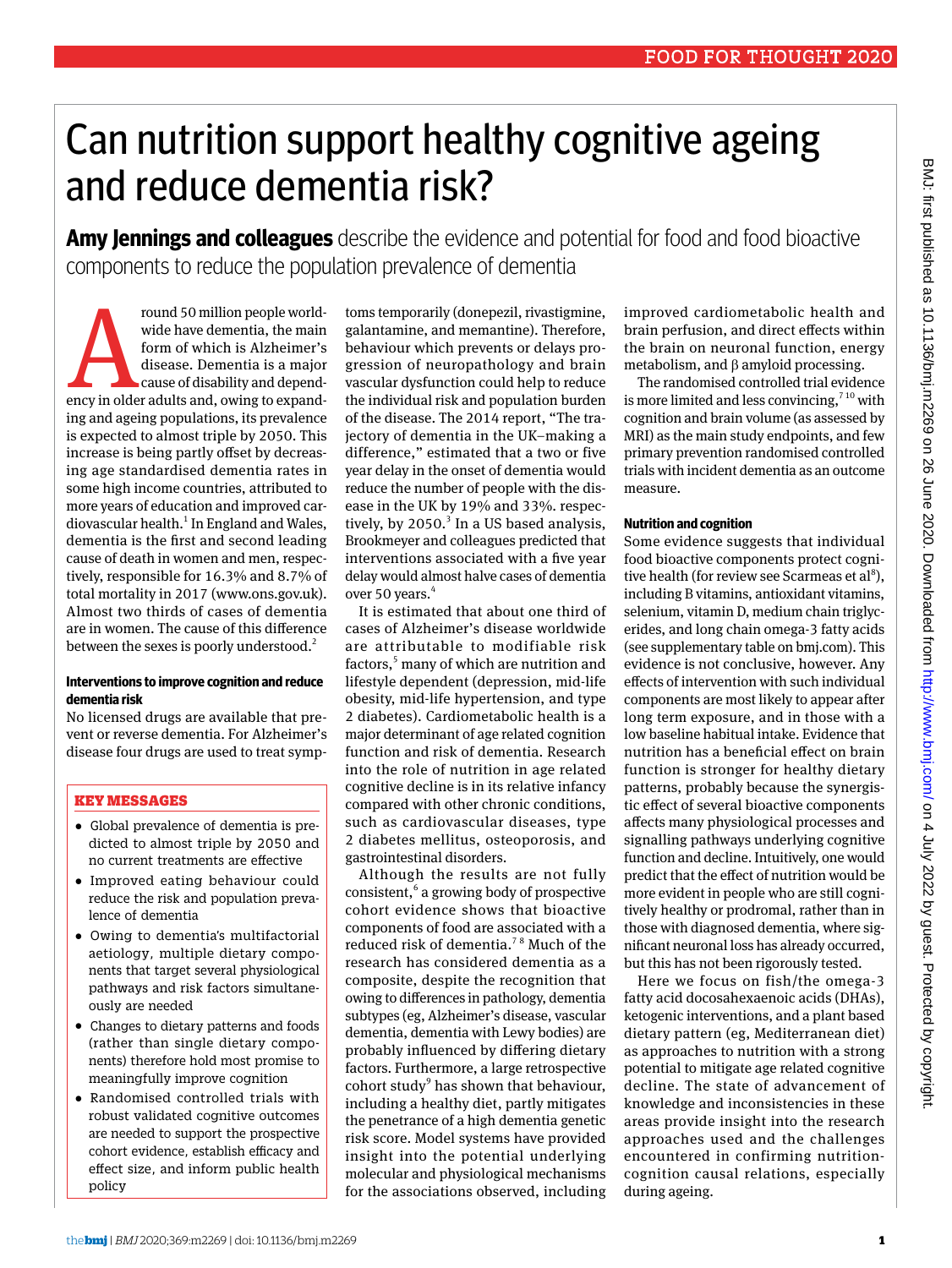## **Omega-3 fatty acids and improved brain function**

Oily fish, which includes salmon, mackerel, herring, fresh tuna, and sardines, are the almost exclusive dietary source of the long chain n-3 fatty acids, eicosapentaenoic acid and docosahexaenoic acid (DHA). Algal oil capsules provide a vegan source of DHA. The brain is highly enriched in DHA, which constitutes 15% of brain lipids compared with less than 5% in most other tissues. $^{11}$  The role of DHA in the developing fetal and infant brain is widely accepted. In prospective cohort studies, high fish and DHA intake has been consistently associated with improved cognitive health in older age, with a 10-30% reduced risk of Alzheimer's disease and death, brain atrophy, and cognitive decline, and effect sizes equivalent to two to four years of age $ing<sup>12-16</sup>$ ; there is some indication of greater effects in women.<sup>15</sup> In a meta-analysis of 21 cohort studies, a 100 mg increment of dietary DHA was associated with lower risks of dementia (relative risk 0.86, 95% confidence interval 0.76 to 0.96) and Alzheimer's disease (0.63, 0.51 to 0.76).<sup>14</sup> Fish is also a source of multiple nutrients needed by the brain, including vitamin  $B_{12}$ , selenium, and vitamin D, which may contribute to the observed cognitive benefits. Thus, where possible, fish itself rather than fish oil supplements is recommended as a source of DHA.

For a dietary component such as DHA/fish, which could be considered a signature of an overall healthy diet (such as a Mediterranean-style diet discussed below) and healthy behaviour, the possibility of residual confounding should be considered, as some of the cognitive benefits associated with DHA seen in prospective cohorts could be due to a yet unknown factor associated with intake, $^{17}$ and the benefits associated with eating fish and DHA could be biased.<sup>18</sup>

A number of randomised controlled trials have reported mixed findings with DHA supplementation over periods of up to three years (see supplementary data). DHA is one of the bioactive ingredients in Souvenaid (Fortasyn Connect) medicinal food, designed to support cognitive ageing. In the LipiDiDiet trial, Souvenaid had no effect on the primary outcome measure, but was associated with an improved clinical dementia rating score and reduced hippocampal (a main brain region affected in Alzheimer's disease) atrophy.<sup>19</sup>

Response to DHA interventions is heterogeneous and may partly depend on DHA and cognitive status at baseline. Cognitive benefits are reported for healthy younger adults<sup>20</sup> and in mild cognitive impairment, $^{21}$  in contrast to those with more advanced disease.<sup>22</sup> Early indications are that *APOE4* carriers (25% of white populations), and particularly older women with the *APOE4* variant, may have lower brain DHA uptake and status, and would benefit from higher dose DHA supplementation.<sup>2 23 24</sup> For DHA and other dietary components, several variables need to be considered, including delivery to the brain and time taken to reach a steady state, and whether the cognitive benefits are direct effects on brain structure, perfusion, or metabolism, or an indirect effect attributable to, for example, cardiometabolic health. Brain DHA half life is estimated to be 2.5 years, $^{25}$  and thus supplementation periods of at least a year are probably needed to detect the cognitive benefits associated with DHA enrichment of neuronal cells, and effects on β-amyloid and tau protein metabolism and synaptic plasticity.<sup>226</sup>

## **Brain glucose use, ketones, and cognitive health**

One of the challenges facing the ageing brain is a chronic deficit in brain glucose uptake. Cognitively healthy older adults have about 7-8% lower brain glucose uptake than younger adults, a decline accentuated in mild cognitive impairment (the prodromal phase of Alzheimer's disease) and even more so in Alzheimer's disease itself. $27$  Although low brain glucose could be a consequence of the disease process, two facets of the declining glucose uptake, brain cell loss, cognitive decline continuum suggest that this interpretation should be reconsidered. Firstly, brain glucose uptake is already lower in those at risk of Alzheimer's disease (that is, older age but still cognitively normal, carriers of the presenilin mutation or *APOE4*, or type 2 diabetes) but *before* their cognition declines.<sup>28</sup>

Secondly, studies with positron emission tomography imaging and a ketone tracer  $(^{11}C$ -acetoacetate) show that, unlike glucose, brain ketone uptake is normal during ageing, mild cognitive impairment, and Alzheimer's disease.<sup>29-31</sup> Ketones are the brain's second most important fuel and, as for glucose, brain ketone uptake is an active, transporter mediated process. Hence, many of the brain cells in which glucose metabolism is deteriorating owing to age or Alzheimer's disease are not apoptotic (or dead) because they can still metabolise ketones. Rather, they are

gradually becoming energy (glucose) starved, but perhaps their function could be revived or maintained by ketones, an emerging therapeutic concept called "brain energy rescue".<sup>32</sup>

Under normal circumstances, glucose supplies about 95% of the brain's fuel. It is, however, effectively replaced by ketones (β-hydroxybutyrate and acetoacetate) when dietary carbohydrate or total dietary energy is limited. Furthermore, when a ketogenic supplement is included in the diet, the brain of someone with mild cognitive impairment or Alzheimer's disease uses ketones in direct proportion to the increased ketones provided by the circulation, thereby sparing brain glucose use.33 34

Recent experimental clinical studies have shown that brain energy rescue with ketones is associated with improved cognitive outcomes in both mild cognitive impairment and Alzheimer's disease. These studies used either a very low carbohydrate (ketogenic) diet<sup>35-37</sup> or 20-30 g/day of ketogenic medium chain triglyceride supplement.34 38 39 With ketone positron emission tomography imaging, two of these studies showed that not only did ketones access the brain of someone with mild cognitive impairment $37$  but that improvement on several cognitive tests was directly proportional to the rise in plasma ketones,  $34$  implying a direct mechanistic link between restoration of brain energy levels by ketones and the improved cognitive performance. Ketogenic interventions may also be disease modifying because preclinical and clinical reports show that the neuropathological process involving accumulation of the dementia associated proteins, amyloid β and phosphorylated tau, can be partially blocked by ketogenic supplements.<sup>37 40 41</sup> These results are encouraging but compliance is low with ketogenic diets, and ketogenic medium chain triglycerides can cause gastrointestinal discomfort. Thus more work is needed to optimise ketogenic interventions (dose, duration, formulation) and test them in larger randomised controlled trials in order to convincingly assess their efficacy in improving cognitive outcomes in people with mild cognitive impairment or Alzheimer's disease. Ketogenic interventions may indirectly affect cognitive outcomes, in part, by improving insulin sensitivity or stimulating weight loss; they would also be predicted to be more efficient in slowing down Alzheimer's disease if combined with exercise. $42$  Given the emerging evidence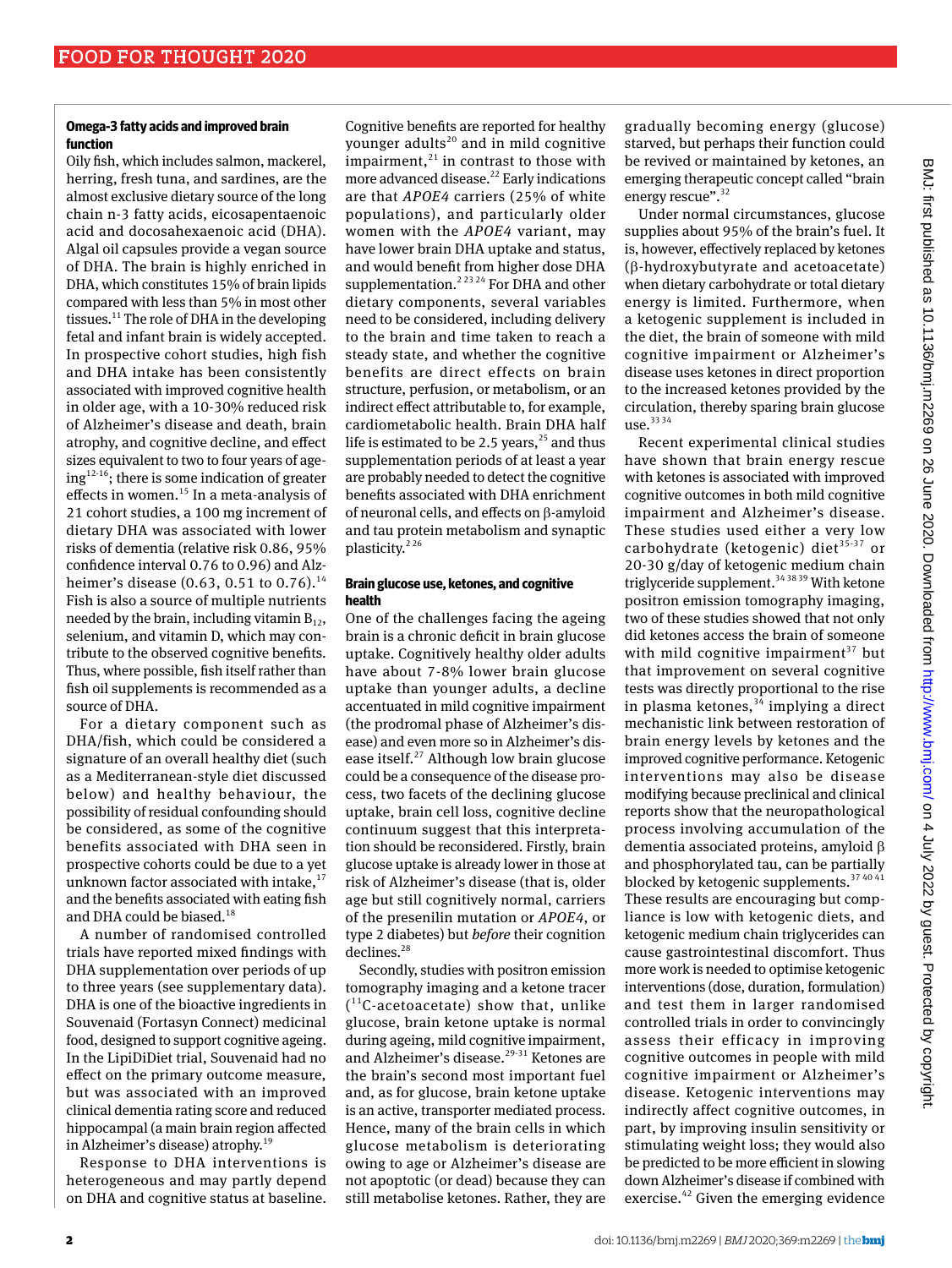for the cardiometabolic safety of the ketogenic diet and the growing interest in its use to treat type 2 diabetes,  $43$  a long term controlled intervention assessing its effect on cognitive outcomes and risk of Alzheimer's disease is warranted.

# **Dietary patterns and cognitive health**

Recent research has moved away from the reductionist approach to nutrition, health, and chronic disease, $17$  and focused on the effect of dietary patterns, such as the Mediterranean diet, DASH (Dietary Approaches to Stop Hypertension) diet, and the hybrid MIND (Mediterranean-DASH Intervention for Neurodegenerative Delay) diet. Additionally, the World Health Organization and Public Health England have advocated whole diet approaches to delay or prevent cognitive decline.<sup>744</sup> A Mediterranean diet is high in fruits, vegetables, olive oil, whole grains, unsaturated fatty acids, and fish, with restrictions of red meat, and moderate but regular drinking of alcohol. A meta-analysis of 34 168 participants showed that higher adherence to a Mediterranean diet was associated with a 21% reduced risk of developing cognitive disorders and a 40% reduced risk of Alzheimer's disease.<sup>45</sup> In a recent analysis of the EPIC (European Prospective Investigation into Cancer and Nutrition)-Norfolk cohort, the global cognitive benefit of high versus low adherence to a Mediterranean diet was equivalent to 1.7 fewer years of cognitive ageing.<sup>46</sup>

Numerous foods in modern Westernstyle diets are not traditionally included in a Mediterranean diet, such as high fat dairy products, processed meats, carbonated drinks, sweets, and pastries. The PREDIMED, MIND, and DASH diets are Mediterranean-style diets and all three improved cognitive outcomes,  $4748$ with respectively a 53%, 54%, and 39% lower incidence of Alzheimer's disease after 4.5 years.<sup>49</sup> A multidomain lifestyle intervention trial (FINGER), which included modified eating behaviour as one of four concurrent interventions, improved cognitive outcomes. After two years, a 25% improvement in global cognition (as assessed by the neuropsychological test battery), and higher executive function (150%) and processing speed (89%) was evident in the intervention versus control group.<sup>50 51</sup> These findings indicate that whole diet approaches that encourage Mediterranean-style elements and discourage energy dense foods typical of a Western-style diet are beneficial for cognitive health. Although

the PREDIMED study reported a lower prevalence of mild cognitive impairment after a Mediterranean diet,  $52$  longitudinal randomised controlled trials, with incident mild cognitive impairment/ Alzheimer's disease as the primary end point, are still lacking.

The totality of evidence supports the protective effect of adherence to diets rich in whole foods for dementia and cognitive function, but there are inconsistencies within and between diets.<sup>45</sup> Contradictory findings may be due to the geographical region, with a recent systematic review reporting that 80% of cohort studies conducted in Mediterranean regions showed significant associations with cognitive health, compared with only 50% in non-Mediterranean regions.<sup>53</sup> Possible reasons for this geographical disparity are firstly, diet adherence scores may reflect different food patterns in Mediterranean versus non-Mediterranean countries—for example, olive oil, fish, and legumes are more commonly eaten in Mediterranean regions; secondly, adherence scores do not consider foods reflective of Westernstyle diets in non-Mediterranean regions; or, thirdly, in Mediterranean regions the Mediterranean diet score is "capturing" a lifestyle with characteristics protective of cognitive decline, including increased social interactions when eating, and physical activity. $5455$ 

Heterogeneity in dietary response could also be due to individual differences in nutrient metabolism. Beneficial changes in the gut microbiome, together with taxonomic shifts in microbiota composition, have been seen in those following plant based diets.<sup>56</sup> A higher intake of plant based foods is associated with lower trimethylamine oxide levels and increased faecal short chain fatty acids, fibre degrading microbiota, and gut microbial diversity.<sup>57 58</sup> These gut microbial changes are linked to the gutbrain axis. Thus short chain fatty acids in particular, butyrate, enhance brain derived neurotrophic factor expression, and trimethylamine oxide is linked to reduced expression of synaptic plasticity related proteins, including N-methyl-D-aspartate-receptors, both important factors for learning and memory.<sup>59 60</sup> If the microbiome can affect the gut-brain axis then diet induced changes in the gut microbiota, through plant based or Mediterranean diets associated with higher consumption of fibre, polyphenols, and probiotics could affect development of cognitive impairment. Equally, microbiome speciation and metabolism could influence the cognitive response to dietary change and may emerge as a tractable target for interventions.

In addition to the nutrients needed for brain function, the reduced content of refined sugars in Mediterranean-type diets may also help to improve glucose tolerance. This would help the ageing brain meet its energy needs (both glucose and ketones) by reducing creeping insulin resistance during ageing, thereby improving the chance of maintaining optimal cognition.

#### **Conclusions**

Prospective cohort evidence suggests that a change in eating behaviour may delay the onset of dementia, possibly by several years. The trial evidence to date is reliant on cognitive or other surrogate markers of dementia risk with often, uncertain prognostic value, and lacking sensitivity and specificity to dementia subtypes. Longitudinal randomised controlled trials with robust cognitive outcomes are still needed, ideally, with incident disease (either dementia or mild cognitive impairment) as the primary outcome. Metabolic and preclinical studies will help to provide insights into mechanisms so as to collectively provide the evidence needed to make causal inferences, fully establish efficacy, and inform policy.17 Randomised controlled trials are often expensive and long term. They should be supported by validated imaging and biochemical biomarkers of disease, both to select at risk and responsive subgroups, and to screen potentially effective interventions.

Are we yet in a position to provide dietary guidelines specifically to promote cognitive health and reduce the risk of dementia in later life? Global and national dietary macronutrient (particularly fat and carbohydrate) and food guidelines (eg, eating fruit and vegetables and reducing salt) are, in large part, based on the management of cardiometabolic risk (obesity, cardiovascular diseases, and type 2 diabetes mellitus). Given the established importance of cardiometabolic health on cognitive function (especially in mid-life), greater adherence to existing dietary recommendations is likely to reduce the incidence of dementia. To develop dietary guidelines specifically focused on prevention of dementia or improving mild cognitive decline, further research is needed to gain insight into which dietary strategies most effectively improve neuronal function and reduce neuropathology.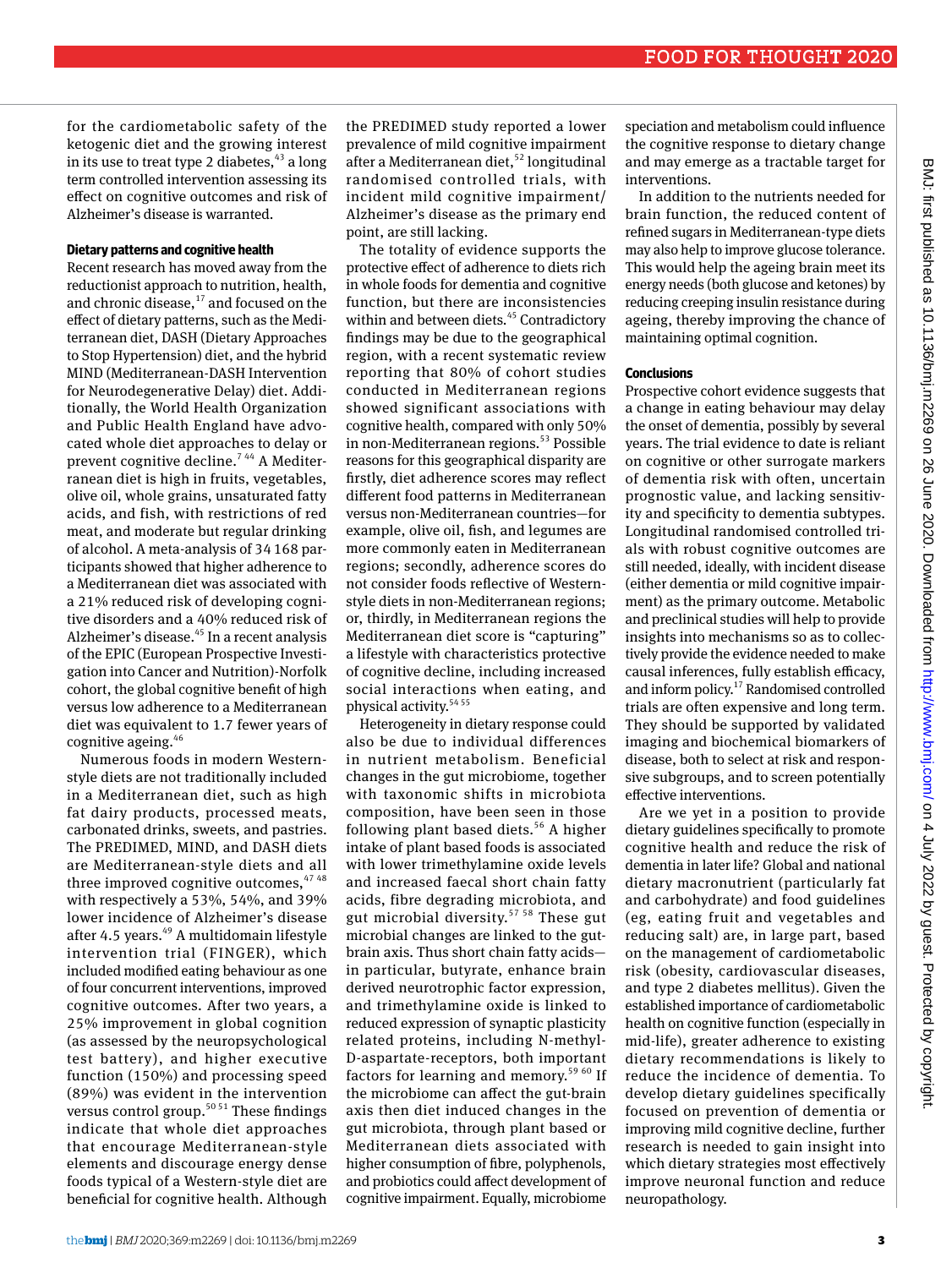#### Box 1: Controversies and research gaps

- • Strong associations between dietary patterns and food bioactive components in prospective cohort studies and experimental preclinical studies are often not replicated in human randomised controlled trials
- • Randomised controlled trial design should assess whether the intervention indirectly affects systemic processes, such as cardiometabolic function or inflammation, or whether it directly affects neuronal function, brain energy metabolism, or the "hallmarks" of dementia, such as amyloid β and tau protein metabolism. The time and dose needed to produce meaningful increases in brain function must be considered in the trial design to preclude the risk of a type 2 error (false positive findings)
- • Longitudinal follow-up randomised controlled trials are needed, ideally with incident disease as the primary outcome measure
- It is unclear when to intervene in the cognitive course from health to diagnosed dementia, and which interventions are best suited to dementia subtype and disease progression
- Little is known about the overall effect of neuropathology on the brain uptake and metabolism of dietary components
- • Identification is needed of targeted approaches to nutrition for at risk subgroups, such as women with the *APOE4* gene or insulin resistant individuals

Contributors and sources: The authors have a wide range of expertise: nutritional epidemiology (AJ), randomised controlled trials (AMM, SCC, and AJ), the impact of dietary patterns (AJ and AMM) and select bioactive components (SCC and AMM) on neurophysiology and cognition, nutrigenetics (AMM), and brain macronutrient metabolism (SCC). All authors contributed to drafting this manuscript, with AMM taking a lead role; she is also the guarantor of the manuscript. All authors gave intellectual input to improve the manuscript and have read and approved the final version.

Competing interests: We have read and understood BMJ policy on declaration of interests and declare the following interests: SCC was supported by the Alzheimer Association (USA), Canadian Institutes of Health Research, Fonds de la recherche en santé du Québec, Natural Sciences and Engineering Research Council of Canada, and Nestlé Health Sciences. SCC has done consulting for, and received honorariums, test products, or research funding from Abitec, Nestlé Health Sciences, Cerecin, and Bulletproof, and is the founder of Senotec.

Provenance and peer review: Commissioned; externally peer reviewed.

This article is part of a series commissioned by *The BMJ.* Open access fees were paid by Swiss Re, which had no input into the commissioning or peer review of the articles. T*he BMJ* thanks the series advisers, Nita Forouhi, Dariush Mozaffarian, and Anna Lartey for valuable advice and guiding selection of topics in the series.

Amy Jennings, senior postdoctoral fellow<sup>1</sup>

Stephen C Cunnane, professor<sup>2</sup>

Anne Marie Minihane, professor<sup>1</sup>

<sup>1</sup>Nutrition and Preventive Medicine Group, Norwich Medical School, University of East Anglia, Norwich NR4 7UK, UK,

<sup>2</sup> Research Center on Aging and Department of Medicine, Université de Sherbrooke, Sherbrooke, QC, Canada

Correspondence to: A M Minihane [a.minihane@uea.ac.uk](mailto:a.minihane@uea.ac.uk)



This is an Open Access article distributed in accordance with the Creative Commons Attribution Non Commercial (CC BY-NC 4.0) license, which

permits others to distribute, remix, adapt, build upon this work non-commercially, and license their derivative works on different terms, provided the original work is properly cited and the use is non-commercial. See: [http://creativecommons.org/](http://creativecommons.org/licenses/by-nc/4.0/) [licenses/by-nc/4.0/](http://creativecommons.org/licenses/by-nc/4.0/).



- 1 Matthews FE, Arthur A, Barnes LE, et al, Medical Research Council Cognitive Function and Ageing Collaboration. A two-decade comparison of prevalence of dementia in individuals aged 65 years and older from three geographical areas of England: results of the Cognitive Function and Ageing Study I and II. *Lancet* 2013;382:1405-12. doi:10.1016/ S0140-6736(13)61570-6
- Pontifex M, Vauzour D, Minihane A-M. The effect of APOE genotype on Alzheimer's disease risk is influenced by sex and docosahexaenoic acid status. *Neurobiol Aging* 2018;69:209-20. doi:10.1016/j. neurobiolaging.2018.05.017
- 3 Lewis F, Schaffer SK, Sussex J, et al. The trajectory of dementia in the UK–making a difference, Office of health Economics, 2014. [https://www.ohe.org/](https://www.ohe.org/system/files/private/publications/401%20-%20Trajectory_dementia_UK_2014.pdf) [system/files/private/publications/401%20-%20](https://www.ohe.org/system/files/private/publications/401%20-%20Trajectory_dementia_UK_2014.pdf) [Trajectory\\_dementia\\_UK\\_2014.pdf](https://www.ohe.org/system/files/private/publications/401%20-%20Trajectory_dementia_UK_2014.pdf)
- Brookmeyer R, Gray S, Kawas C. Projections of Alzheimer's disease in the United States and the public health impact of delaying disease onset. *Am J Public Health* 1998;88:1337-42. doi:10.2105/ AJPH.88.9.1337
- 5 Norton S, Matthews FE, Barnes DE, Yaffe K, Brayne C. Potential for primary prevention of Alzheimer's disease: an analysis of population-based data. *Lancet Neurol* 2014;13:788-94. doi:10.1016/ S1474-4422(14)70136-X
- 6 Akbaraly TN, Singh-Manoux A, Dugravot A, Brunner EJ, Kivimäki M, Sabia S. Association of midlife diet with subsequent risk for dementia. *JAMA* 2019;321:957-68. doi:10.1001/ jama.2019.1432
- Scientific Advisory Commission on Nutrition. Statement on diet, cognitive impairment and dementias. Public Health England, UK, 2018. [https://](https://assets.publishing.service.gov.uk/government/uploads/system/uploads/attachment_data/file/685153/SACN_Statement_on_Diet__Cognitive_Impairment_and_Dementias.pdf) [assets.publishing.service.gov.uk/government/](https://assets.publishing.service.gov.uk/government/uploads/system/uploads/attachment_data/file/685153/SACN_Statement_on_Diet__Cognitive_Impairment_and_Dementias.pdf) [uploads/system/uploads/attachment\\_data/](https://assets.publishing.service.gov.uk/government/uploads/system/uploads/attachment_data/file/685153/SACN_Statement_on_Diet__Cognitive_Impairment_and_Dementias.pdf) [file/685153/SACN\\_Statement\\_on\\_Diet\\_\\_Cognitive\\_](https://assets.publishing.service.gov.uk/government/uploads/system/uploads/attachment_data/file/685153/SACN_Statement_on_Diet__Cognitive_Impairment_and_Dementias.pdf) [Impairment\\_and\\_Dementias.pdf](https://assets.publishing.service.gov.uk/government/uploads/system/uploads/attachment_data/file/685153/SACN_Statement_on_Diet__Cognitive_Impairment_and_Dementias.pdf)
- 8 Scarmeas N, Anastasiou CA, Yannakoulia M. Nutrition and prevention of cognitive impairment. *Lancet*

*Neurol* 2018;17:1006-15. doi:10.1016/S1474- 4422(18)30338-7

- 9 Lourida I, Hannon E, Littlejohns TJ, et al. Association of lifestyle and genetic risk with incidence of dementia. *JAMA* 2019;322:430-7. doi:10.1001/ jama.2019.9879
- 10 Solfrizzi V, Agosti P, Lozupone M, et al. Nutritional intervention as a preventive approach for cognitive-related outcomes in cognitively healthy older adults: a systematic review. *J Alzheimers Dis* 2018;64(s1):S229-54. doi:10.3233/JAD-179940
- 11 Arterburn LM, Hall EB, Oken H. Distribution, interconversion, and dose response of n-3 fatty acids in humans. *Am J Clin Nutr* 2006;83(Suppl):1467S-76S. doi:10.1093/ajcn/83.6.1467S
- 12 Pottala JV, Yaffe K, Robinson JG, Espeland MA, Wallace R, Harris WS. Higher RBC EPA + DHA corresponds with larger total brain and hippocampal volumes: WHIMS-MRI study. *Neurology* 2014;82:435-42. doi:10.1212/WNL.0000000000000080
- 13 Samieri C, Morris MC, Bennett DA, et al. Fish intake, genetic predisposition to Alzheimer disease, and decline in global cognition and memory in 5 cohorts of older persons. *Am J Epidemiol* 2018;187:933-40. doi:10.1093/aje/kwx330
- 14 Zhang Y, Chen J, Qiu J, Li Y, Wang J, Jiao J. Intakes of fish and polyunsaturated fatty acids and mildto-severe cognitive impairment risks: a doseresponse meta-analysis of 21 cohort studies. *Am J Clin Nutr* 2016;103:330-40. doi:10.3945/ ajcn.115.124081
- 15 Zhang Y, Zhuang P, He W, et al. Association of fish and long-chain omega-3 fatty acids intakes with total and cause-specific mortality: prospective analysis of 421 309 individuals. *J Intern Med* 2018;284:399- 417. doi:10.1111/joim.12786
- 16 Wu S, Ding Y, Wu F, Li R, Hou J, Mao P. Omega-3 fatty acids intake and risks of dementia and Alzheimer's disease: a meta-analysis. *Neurosci Biobehav Rev* 2015;48:1-9. doi:10.1016/j. neubiorev.2014.11.008
- 17 Mozaffarian D, Forouhi NG. Dietary guidelines and health—is nutrition science up to the task?*BMJ* 2018;360:k822. doi:10.1136/bmj.k822
- 18 Ioannidis JPA. The challenge of reforming nutritional epidemiologic research. *JAMA* 2018;320:969-70. doi:10.1001/jama.2018.11025
- 19 Soininen H, Solomon A, Visser PJ, et al, LipiDiDiet clinical study group. 24-month intervention with a specific multinutrient in people with prodromal Alzheimer's disease (LipiDiDiet): a randomised, double-blind, controlled trial. *Lancet Neurol* 2017;16:965-75. doi:10.1016/S1474- 4422(17)30332-0
- 20 Stonehouse W, Conlon CA, Podd J, et al. DHA supplementation improved both memory and reaction time in healthy young adults: a randomized controlled trial. *Am J Clin Nutr* 2013;97:1134-43. doi:10.3945/ajcn.112.053371
- 21 Zhang YP, Lou Y, Hu J, Miao R, Ma F. DHA supplementation improves cognitive function via enhancing Aβ-mediated autophagy in Chinese elderly with mild cognitive impairment: a randomised placebo-controlled trial. *J Neurol Neurosurg Psychiatry* 2018;89:382-8. doi:10.1136/jnnp-2017-316176
- 22 Quinn JF, Raman R, Thomas RG, et al. Docosahexaenoic acid supplementation and cognitive decline in Alzheimer disease: a randomized trial. *JAMA* 2010;304:1903-11. doi:10.1001/ jama.2010.1510
- 23 Martinsen A, Tejera N, Vauzour D, et al. Altered SPMs and age-associated decrease in brain DHA in *APOE4* female mice. *FASEB J* 2019;33:10315-26. doi:10.1096/fj.201900423R
- 24 Yassine HN, Braskie MN, Mack WJ, et al. Association of docosahexaenoic acid supplementation with Alzheimer disease stage in apolipoprotein e ε4 carriers: a review. *JAMA Neurol* 2017;74:339-47. doi:10.1001/jamaneurol.2016.4899